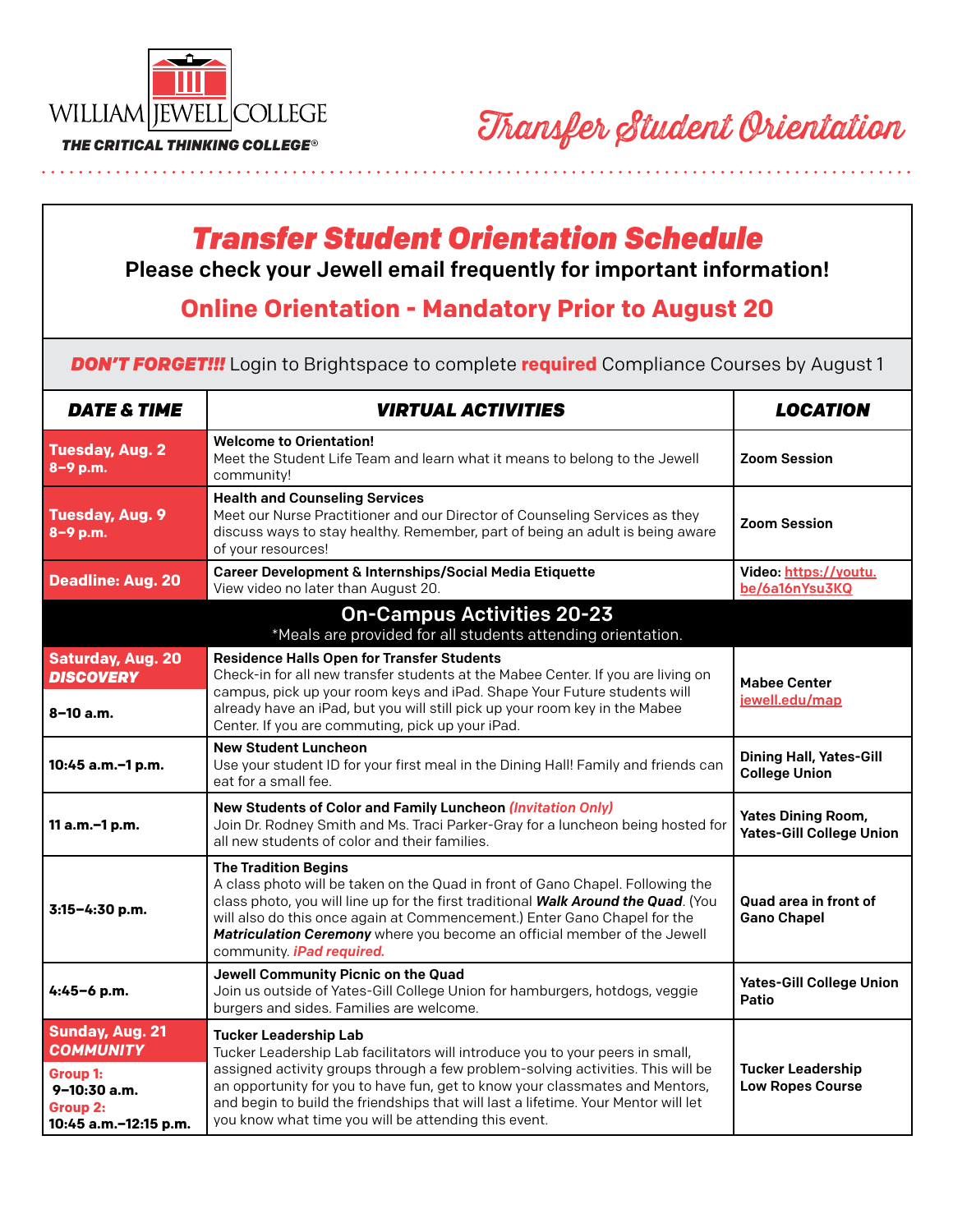| Group 1: 10:45 a.m.<br>Group 2: 12:30 p.m.                                                                                                                                                | <b>Brunch</b>                                                                                                                                                                                                                                                                                                                        | <b>Dining Hall, Yates-Gill</b><br><b>College Union</b>                    |  |
|-------------------------------------------------------------------------------------------------------------------------------------------------------------------------------------------|--------------------------------------------------------------------------------------------------------------------------------------------------------------------------------------------------------------------------------------------------------------------------------------------------------------------------------------|---------------------------------------------------------------------------|--|
| 1:30-2:30 p.m.                                                                                                                                                                            | <b>Campus Tours and Find My Classrooms</b><br>All Quad buildings: academic, mailroom, Student Life, Career Development &<br>Internships, Health Center, Wellness Center, Curry Services and Counseling<br>Services. Make sure you have a picture of your class schedule.                                                             | Meet in the Atrium of<br><b>Yates-Gill College Union</b>                  |  |
| 2:30 p.m.                                                                                                                                                                                 | Commuter students may leave (but are more than welcome to stay)                                                                                                                                                                                                                                                                      |                                                                           |  |
| 4:30-6:30 p.m.                                                                                                                                                                            | <b>Dinner</b>                                                                                                                                                                                                                                                                                                                        | <b>Dining Hall, Yates-Gill</b><br><b>College Union</b>                    |  |
| 7-8 p.m.                                                                                                                                                                                  | <b>College Union Activities Presents: David Hall, Hypnotist</b><br>David Hall combines the pop cultural game Cards Against Humanity and<br>Hypnosis for an unforgettable mind-blowing experience.                                                                                                                                    | <b>Gano Chapel</b>                                                        |  |
| <b>Monday, Aug. 22</b><br><b>ENGAGEMENT</b><br>$7 - 9:30$ a.m.                                                                                                                            | <b>Breakfast</b><br>7-9 a.m. Hot Breakfast<br>9-9:30 a.m. Continental                                                                                                                                                                                                                                                                | <b>Dining Hall, Yates-Gill</b><br><b>College Union</b>                    |  |
| <b>Authentic Engagement:</b><br>New students will rotate between two sessions to learn about critical topics on The Hill.<br>Meet your Mentor in a designated area to begin the rotation. |                                                                                                                                                                                                                                                                                                                                      |                                                                           |  |
| $9:30-11:45$ a.m.                                                                                                                                                                         | <b>Inclusive Communities</b><br>Dr. Rodney Smith, Vice President for Access and Engagement<br>Ms. Traci Parker-Gray, Diversity Programming and Engagement Coordinator &<br><b>Black Student Alliance Advisor</b>                                                                                                                     | <b>Yates-Gill College Union</b><br>Room 221 & 222                         |  |
|                                                                                                                                                                                           | <b>Courageous Citizenship</b><br>Dr. Tricia Hager, Director of Counseling Services<br>Missy Henry, Director of Accessibility Services and Anti-Harassment Education<br>& Awareness                                                                                                                                                   | <b>Gano Chapel and</b><br><b>Gano Assembly</b>                            |  |
| 11:45 a.m.-1:30 p.m.                                                                                                                                                                      | Lunch                                                                                                                                                                                                                                                                                                                                | <b>Dining Hall</b>                                                        |  |
| 5-7 p.m.                                                                                                                                                                                  | <b>Dinner</b>                                                                                                                                                                                                                                                                                                                        | <b>Dining Hall, Yates-Gill</b><br><b>College Union</b>                    |  |
| 5:30-7 p.m.                                                                                                                                                                               | Greek 101<br>Stop by to find out more information about our Greek community!                                                                                                                                                                                                                                                         | <b>Yates-Gill College Union</b><br>Room 221/222                           |  |
| 7-8 p.m.                                                                                                                                                                                  | <b>Bingo on the Quad</b><br>Join your peers and mentors for some fun competition and prizes!                                                                                                                                                                                                                                         | Quad                                                                      |  |
| <b>Tuesday, Aug. 23</b><br><b>KNOWLEDGE</b><br>7-9:30 a.m.                                                                                                                                | <b>Breakfast</b><br>7-9 a.m. Hot Breakfast<br>9-9:30 a.m. Continental                                                                                                                                                                                                                                                                | <b>Dining Hall, Yates-Gill</b><br><b>College Union</b>                    |  |
| $9:45-11$ a.m.                                                                                                                                                                            | Academic Achievement Center, Advising, and Teaching & Learning<br><b>Technologies</b><br>Learn about tutoring, writing support, navigating eTrieve, Brightspace, your<br>iPad, Microsoft Office 365 and apps.<br>iPad required                                                                                                       | <b>Yates-Gill College Union</b><br>Room 221 & 222                         |  |
| 11:30 a.m.-12:30 p.m.                                                                                                                                                                     | Meet Your Faculty! Academic Departmental Picnic<br>Pick up your lunch in the Dining Hall. You will join your departmental faculty for<br>lunch. Nursing will meet in Gano Assembly. All other academic departments will<br>meet in either Yates Dining Hall or Phelps Dining Hall. Mentors will provide the<br>department locations. | <b>Yates Dining Hall,</b><br>Phelps Dining Hall &<br><b>Gano Assembly</b> |  |
| $2 - 3$ p.m.                                                                                                                                                                              | <b>The Road to Graduation</b><br>Join Dr. Debbie Chasteen and learn to use Self-Service tools to make sure you<br>have a clear map to graduation. Get more information on what CTI courses are<br>and how this affects you. Make sure you know what credits are transferring in<br>from previous institutions <i>iPads required</i>  | <b>Yates-Gill College Union</b><br>221                                    |  |